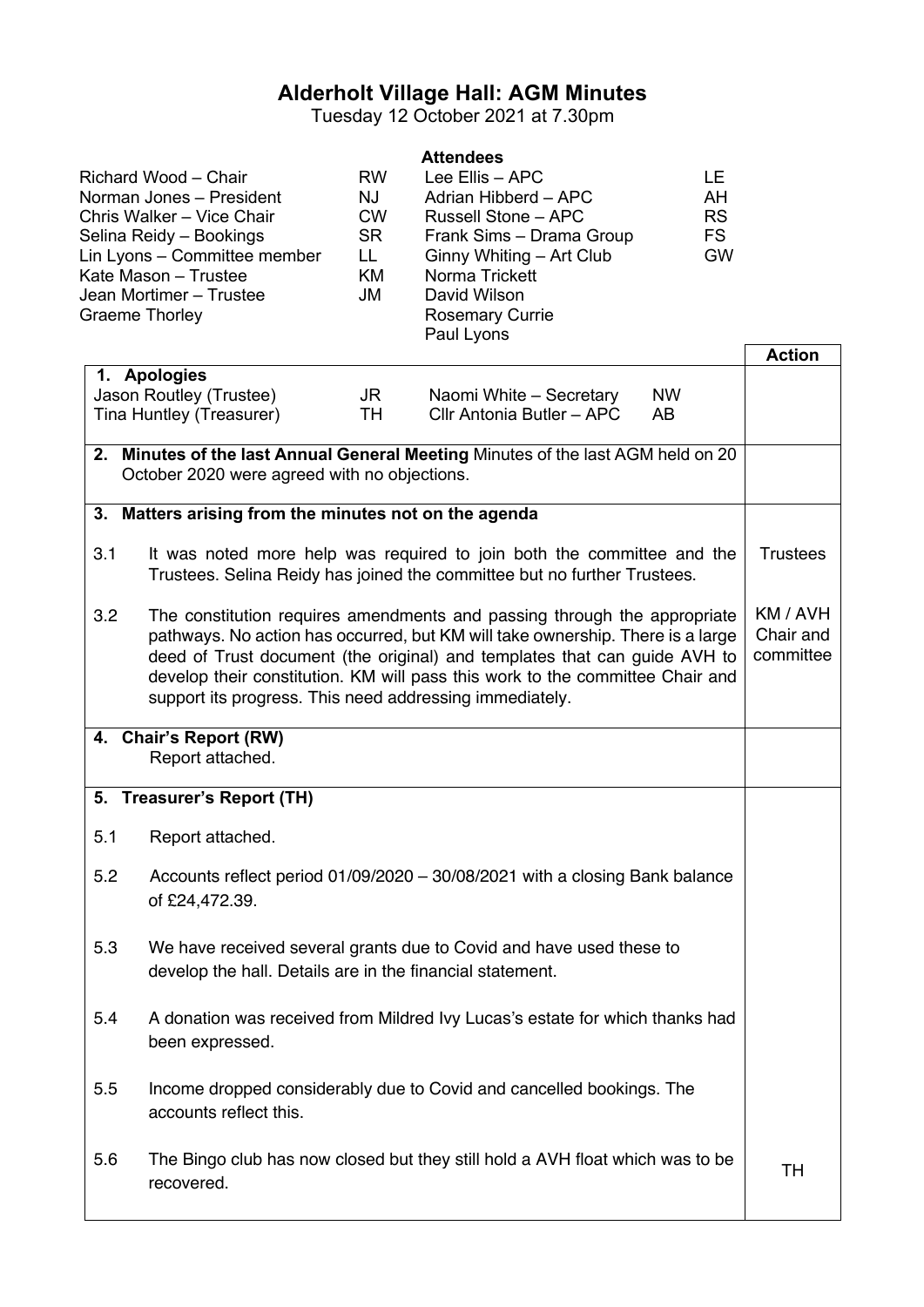| 5.7                                                                                             | TH has submitted the annual return for the Charity commissions. This was                                                                                                                                                                                                                                                                                                                                                                                                                                                                                                                                                                                                                                                                                                                                                                                                                                                                       |       |
|-------------------------------------------------------------------------------------------------|------------------------------------------------------------------------------------------------------------------------------------------------------------------------------------------------------------------------------------------------------------------------------------------------------------------------------------------------------------------------------------------------------------------------------------------------------------------------------------------------------------------------------------------------------------------------------------------------------------------------------------------------------------------------------------------------------------------------------------------------------------------------------------------------------------------------------------------------------------------------------------------------------------------------------------------------|-------|
|                                                                                                 | submitted on time. Thank you, TH.                                                                                                                                                                                                                                                                                                                                                                                                                                                                                                                                                                                                                                                                                                                                                                                                                                                                                                              |       |
|                                                                                                 | 6. Bookings Officer Report (MR)                                                                                                                                                                                                                                                                                                                                                                                                                                                                                                                                                                                                                                                                                                                                                                                                                                                                                                                |       |
| 6.1                                                                                             | Report attached.                                                                                                                                                                                                                                                                                                                                                                                                                                                                                                                                                                                                                                                                                                                                                                                                                                                                                                                               |       |
|                                                                                                 |                                                                                                                                                                                                                                                                                                                                                                                                                                                                                                                                                                                                                                                                                                                                                                                                                                                                                                                                                |       |
| 6.2                                                                                             | Invoices are now being sent to all hall users to improve payment and ensure<br>they can be correctly linked to users.                                                                                                                                                                                                                                                                                                                                                                                                                                                                                                                                                                                                                                                                                                                                                                                                                          |       |
| 6.3                                                                                             | A video is now available to view on the website to show the facilities in the Hall.<br>GW suggested a floor plan with measurements would be useful to prospective<br>hirers.                                                                                                                                                                                                                                                                                                                                                                                                                                                                                                                                                                                                                                                                                                                                                                   | SR/CW |
| 6.4                                                                                             | GW offered the forthcoming Art exhibition as a possibility to video to give hirers<br>an idea of size and scale.                                                                                                                                                                                                                                                                                                                                                                                                                                                                                                                                                                                                                                                                                                                                                                                                                               |       |
|                                                                                                 | 7. De-election of officers from 2020-21                                                                                                                                                                                                                                                                                                                                                                                                                                                                                                                                                                                                                                                                                                                                                                                                                                                                                                        |       |
|                                                                                                 | Thanks given to all officers for the year. RW would stand down as Chairman<br>and a new appointment made.                                                                                                                                                                                                                                                                                                                                                                                                                                                                                                                                                                                                                                                                                                                                                                                                                                      |       |
|                                                                                                 | 8. Election of committee members 2020-21 (to be ratified at the next full                                                                                                                                                                                                                                                                                                                                                                                                                                                                                                                                                                                                                                                                                                                                                                                                                                                                      |       |
|                                                                                                 | committee meeting directly after this meeting)                                                                                                                                                                                                                                                                                                                                                                                                                                                                                                                                                                                                                                                                                                                                                                                                                                                                                                 |       |
| 8.1                                                                                             | All current committee members other than the Chairman confirmed they were<br>happy to remain in post and continue in their present roles. RW would remain<br>on the committee for a further year as a general member.                                                                                                                                                                                                                                                                                                                                                                                                                                                                                                                                                                                                                                                                                                                          |       |
| 8.2<br>$\bullet$<br>$\bullet$<br>$\bullet$<br>$\bullet$<br>$\bullet$<br>$\bullet$<br>8.3<br>8.4 | Richard asked if anyone from the floor would be interesting in joining the<br>committee. Graeme Thorley (GT) was proposed and seconded as a member<br>and elected to the Committee without objection. Committee members would<br>be:<br>Chris Walker - Vice Chair<br>Naomi White - Secretary<br>Tina Huntley - Treasurer<br>Selina Reidy - Bookings Officer<br>Lin Lyons - core committee member<br>Richard Wood - core committee member<br>Cllr Toni Butler - Parish Council representative<br>Ginny Whiting - Art Club<br>Frank Sims - Drama Club<br>Short Mat Bowls - Paul Haynes<br>Representatives from other regular user groups to be confirmed.<br>It was noted that the Friendship Club and Skittles would cease to meet due to<br>the difficulty of finding people to run the clubs. The Bingo was also on hold until<br>organisers could be found.<br>RW advised that the Hall had received grant funding to help any group restart |       |
|                                                                                                 | after Covid. Some groups have already approached him for support. This is<br>documented.                                                                                                                                                                                                                                                                                                                                                                                                                                                                                                                                                                                                                                                                                                                                                                                                                                                       |       |
|                                                                                                 | 9. Appointment of Trustees                                                                                                                                                                                                                                                                                                                                                                                                                                                                                                                                                                                                                                                                                                                                                                                                                                                                                                                     |       |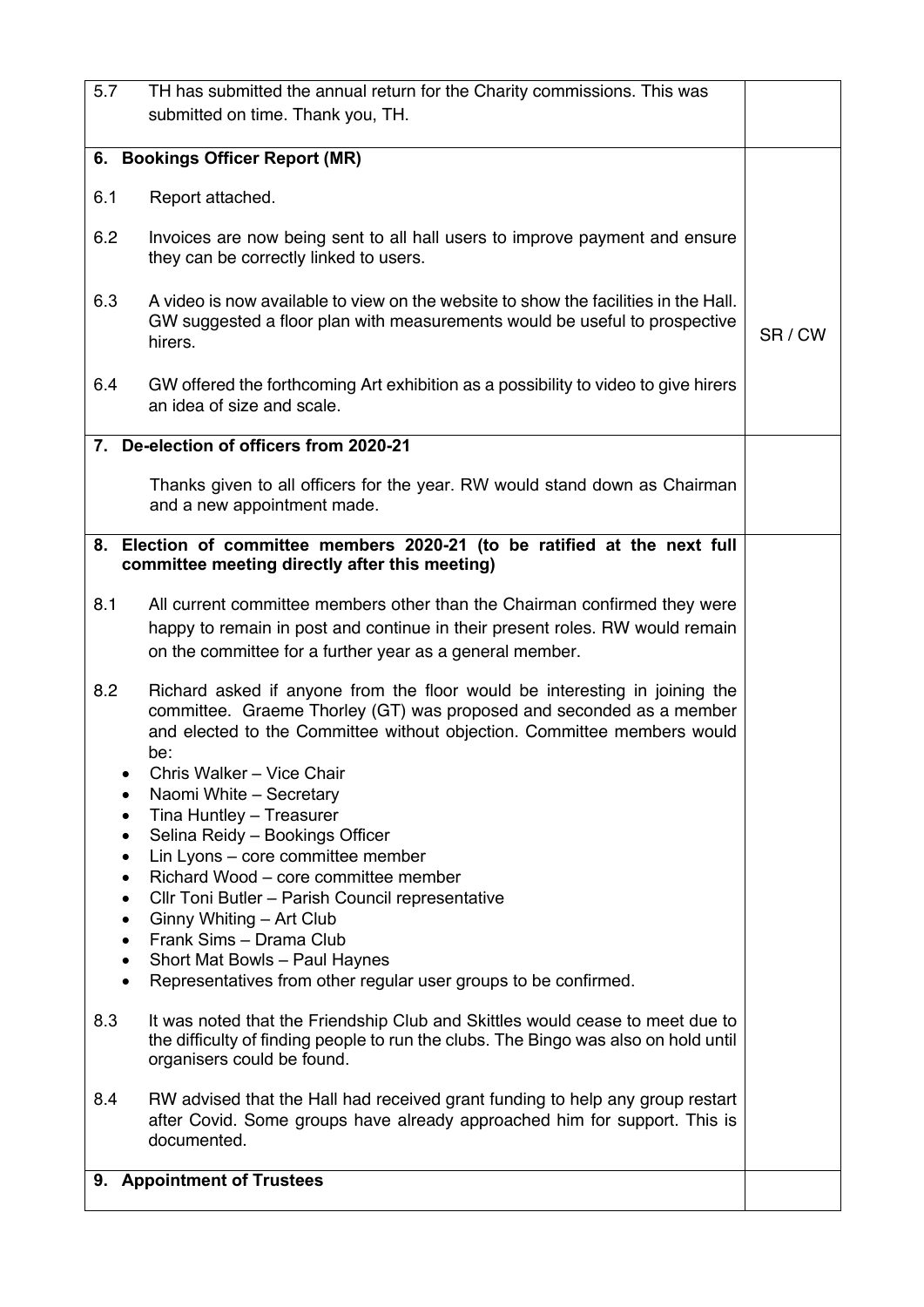| 9.1                                              | Kate Mason, Jason Routley and Jean Mortimer to continue as trustees, fulfilling<br>the Constitution for a minimum of trustees. They were actively seeking others<br>to take on the role.                                                                                                                                                                                                                                                                                                                                                                                                                                                                                                                                                                                                                                                                                                                    | All       |
|--------------------------------------------------|-------------------------------------------------------------------------------------------------------------------------------------------------------------------------------------------------------------------------------------------------------------------------------------------------------------------------------------------------------------------------------------------------------------------------------------------------------------------------------------------------------------------------------------------------------------------------------------------------------------------------------------------------------------------------------------------------------------------------------------------------------------------------------------------------------------------------------------------------------------------------------------------------------------|-----------|
|                                                  | 10. Constitution update                                                                                                                                                                                                                                                                                                                                                                                                                                                                                                                                                                                                                                                                                                                                                                                                                                                                                     |           |
| $\bullet$<br>$\bullet$<br>$\bullet$<br>$\bullet$ | KM gave an update on the draft Constitution that she has re-written, taking<br>aspects from the original 1953 conveyancing document (currently lodged with<br>The Charity Commission and solicitor) and the 1966 Deed of Trust.<br>KM has ensured that the new Constitution is easy to read and fulfils both the<br>aforementioned documents whilst also ensuring it has everything required by<br>The Charity Commission.<br>In the original documents, sixteen local organisations are listed, with some no<br>longer existing. There is reference to Alderholt Chapel, who currently do not<br>have a representative sitting on the Hall's committee; an invitation is to be<br>extended to them for the new year.<br>The draft Constitution will go out as a separate document to all attendees of<br>the AGM and once fully consulted upon, will be uploaded to the Alderholt<br>Village Hall website. | <b>NW</b> |
|                                                  | 11. Meeting with Parish Council – date to be confirmed.                                                                                                                                                                                                                                                                                                                                                                                                                                                                                                                                                                                                                                                                                                                                                                                                                                                     |           |
|                                                  | $12. AOB - none$                                                                                                                                                                                                                                                                                                                                                                                                                                                                                                                                                                                                                                                                                                                                                                                                                                                                                            |           |
|                                                  | <b>Next meeting</b>                                                                                                                                                                                                                                                                                                                                                                                                                                                                                                                                                                                                                                                                                                                                                                                                                                                                                         |           |
|                                                  | AGM is scheduled for Wednesday 20 October 2022.                                                                                                                                                                                                                                                                                                                                                                                                                                                                                                                                                                                                                                                                                                                                                                                                                                                             |           |

# **Appendix 1**

### **Chairman's report at end September 2021**

The last twelve months saw a continuation of restrictions due to Covid, with the Hall closed during November 2020 and January-April 2021. Beyond these periods we were able to reopen on a restricted basis until May when some activities could recommence. From mid-June restrictions were lifted but we are required to carry out our own risk assessment for use of the Hall and still recommend that users open windows and/or doors to provide ventilation and use face coverings in crowded situations. One of the events we have been able to resume early is the monthly Craft & Produce Fair which has been run whenever permitted.

The Management Committee has been able to return to face-to-face meetings in the Hall and we are again holding Core Committee and Full meetings, which are open to representatives of users and anyone in the community interested in using the Hall, on alternate months. Our Covid-19 provisions remain in place for use as required although we all hope there will be no need to return to major restrictions.

We have continued with maintenance jobs including the provision of new notice boards with signs which identify the Hall, replacement of our CCTV with improved coverage of the frontage, repairs to leaky gutters, clearance of storage areas and maintenance of the grounds. Thanks are due to volunteers who have carried out sterling work and continue to do all they can – more hands are always welcome!

We have reviewed the necessary policy documents extensively revised last year which are accessible on our website We are making good use of the Alderholt Village Hall Facebook page which is managed by our Secretary Naomi. Thanks also to Norman and Tina for their work on the grounds and garden.

Regular groups, who had to stop meeting due to Covid restrictions, are cautiously considering return to the Hall but some have advised they will not return immediately; some not till after Christmas and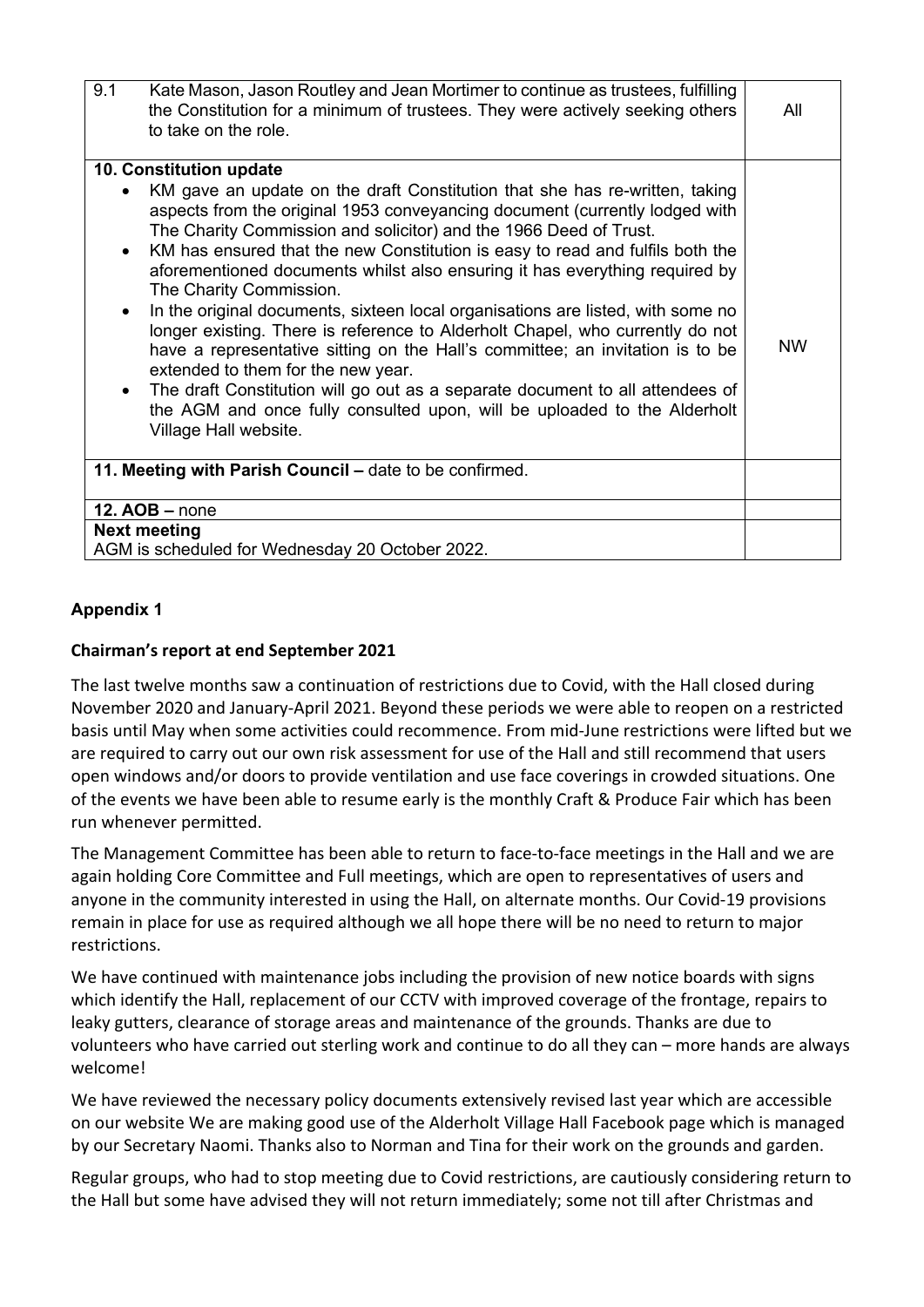regrettably some not at all. It seems that life following Covid restrictions will be different win many ways for a long time to come.

The Hall continues to offer facilities for private hire as well as regular groups. We have been able to install new audio-visual equipment including a projector and screen which is available for a variety of events such as the Race Night held in September and we are looking to provide additional equipment to extend its use. Entertainments in the Hall have returned with Artsreach sponsored events including The Elves and the Shoemaker in July attended by 75 people and the forthcoming Princess and the Pea family show on November 20<sup>th</sup> and the Galloway Choir and Band performing Christmas Carols on December 12<sup>th</sup>. The monthly Market has returned to full strength and is being well supported. I would like to give special thanks to Committee members who have assisted with Test and Trace visitor recording and manning the café when we were unable to serve form the counter. The Drama Group is planning for their panto and living in hope there will be no restrictions which would affect the performance next February.

We continued to receive grants to help us through periods when we were unable to open and have been offered a grant to assist in recovery by offering discounts on the Hall hire fees to regular users to encourage them to restart.

Our Committee has been supported by Selina Reilly, our new Bookings Officer who took on the post after the last AGM and has been a great support to us. I would also like to thank our President, Norman Jones, for his continued support for the Hall, both advisory and practical. We are always looking to the whole community to find new people who are able to help with the management of the Hall – please contact us if you would like to help.

We are looking forward to a more active year in 2021-22 with continued recovery from the Covid restrictions. Please look out for information on and support events in the Hall which is the best reward we can have for all the organisational effort these require. Thanks to you all for your support.

Richard Wood Chairman of Alderholt Village Hall Management Committee 12 October 2021

**APPENDIX 2**

*Treasurers Report for AGM 12th October 2021*

*End of Year Report – 1st Sept 2020 to 31st August 2021*

*Please find attached the Full End of Year Accounts for Alderholt Village Hall.*

*\*\*\*\*\**

The total balance of available funds as of 31<sup>\*</sup> August 2021 was £24472.39 *a loss in income to expenditure this year of £1266.77.*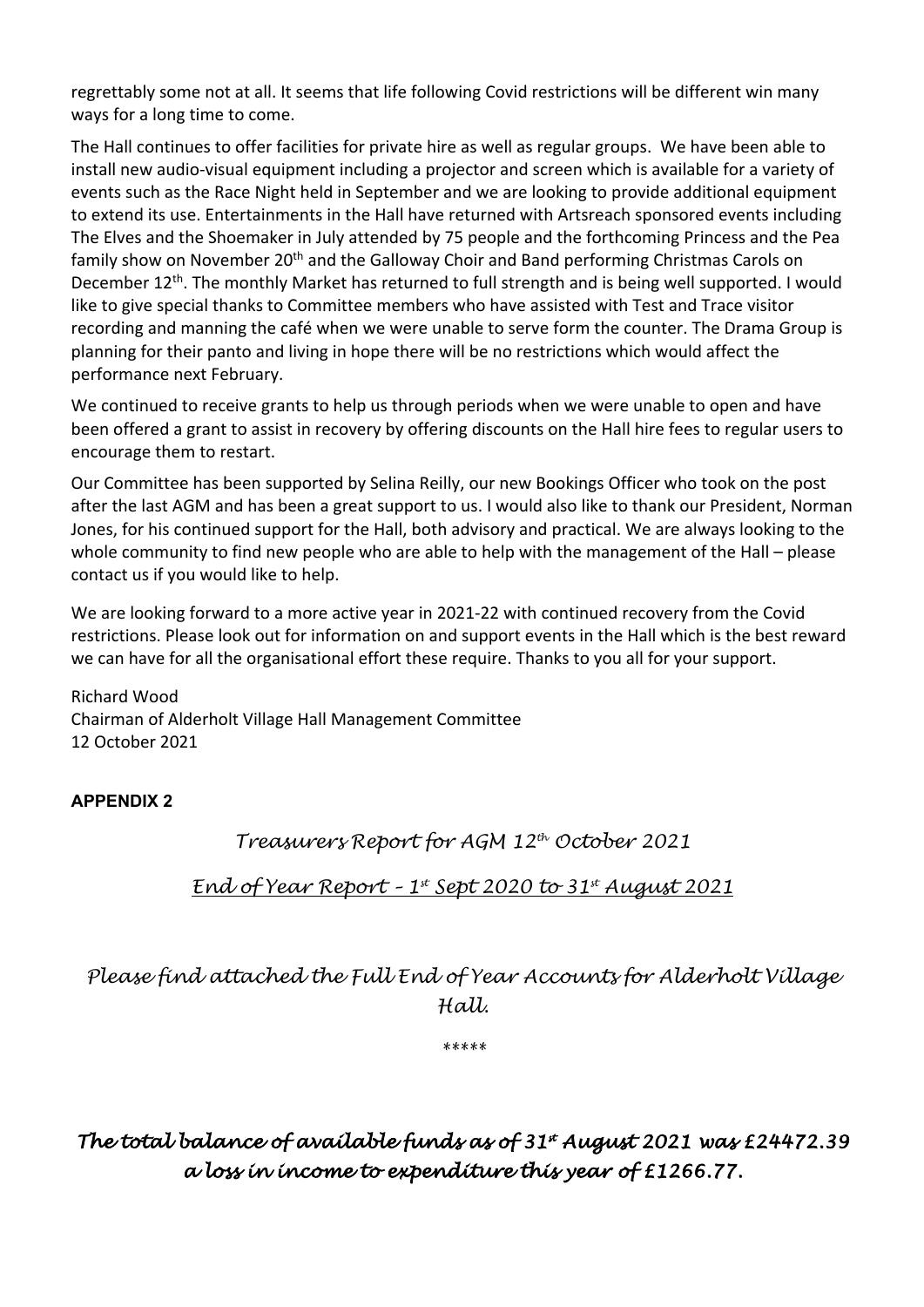# *Income - £ 19147.97*

# *Expenditure - £20414.74*

*\*\*\*\*\**

*It has been a very difficult/different time for everyone again this year and obviously Lettings/Events have been substantially down yet again due to the Covid 19 pandemic, please see list of previous years:* 

> *2018 – Lettings/Events - £22,425.77 2019 – Lettings/Events - £20,997.89 2020 – Lettings/Events - £15,890.29 2021 – Lettings/Events - £12,383.30*

*This said we have been extremely fortunate again this year and received Donations/Grants that have been very much appreciated, please see below list:*

*17 December 2020 – Alderholt Parish Council Grant - £666.00 19 January 2021 – DCC – State Aid Grant £934.00 3 February 2021 – Estate donation from deceased Mildred Ivy Lucas £200.00 4 February 2021 – DCC Lockdown Grant £1401.00 6 April 2021 - DCC Grant - £1468.00 7 April 2021 – DCC Grant - £95.00 7 April 2021- Alderholt Community Charity - £1500.00*

*\*\*\*\*\**

*An extreme amount of money has been gifted to us which is greatly received and has helped to keep our finances healthy, thank you for every single donation.*

*We have used some of the funds as per the list below:*

*2 November 2020 – Club Mobile for Bookings Clerk - £19.99 8 January 2021 – Windows repaired - £287.00 3 March 2021 – Projector/Sound Equipment etc- £5950.39 14 April 2021 – CCTV Signs, Racking, Posters - £346.27 4 June 2021 – Railing paint, Business Cards, 1st Aid Kit - £203.25 22 July 2021 – Table and Chairs for Garden Area - £313.96 – unfortunately these were stolen a few days later!*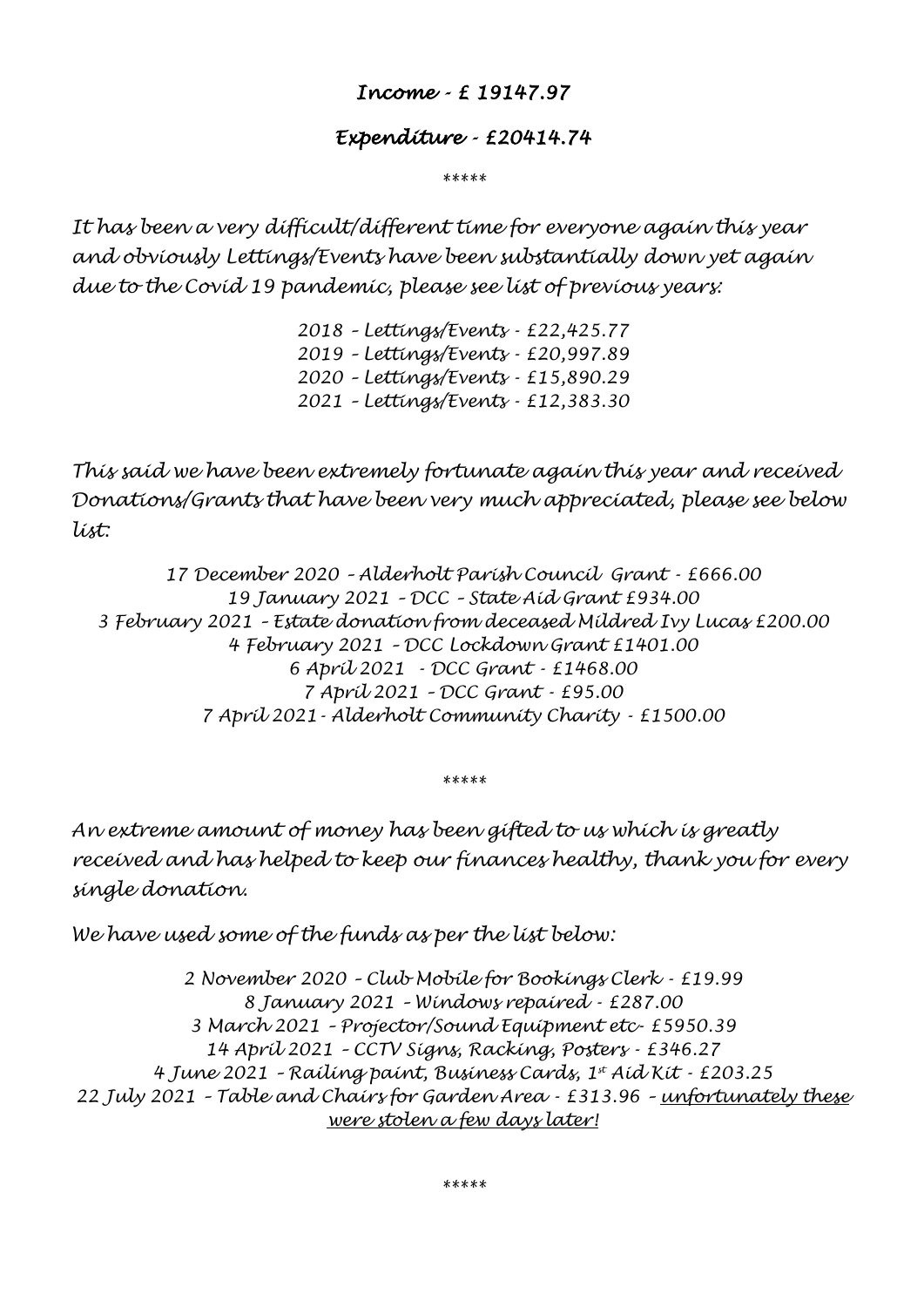*We are still unsure of any new rules and regulations for the future regarding Covid 19, but we have put any criteria required into the hall over the last 18 months as and when the Government have directed us to do so, making our Village Hall as safe as possible for people to use.* 

*\*\*\*\*\**

*Bookings are coming in for 2021 which is extremely positive and we hope these bookings can take place.*

*\*\*\*\*\**

*The Annual Return for the Charity Commission has been completed and submitted – CRM:0049355*

*\*\*\*\*\**

*If anyone has any questions, please do not hesitate to email, thank you.*

*Tina Huntley Treasurer*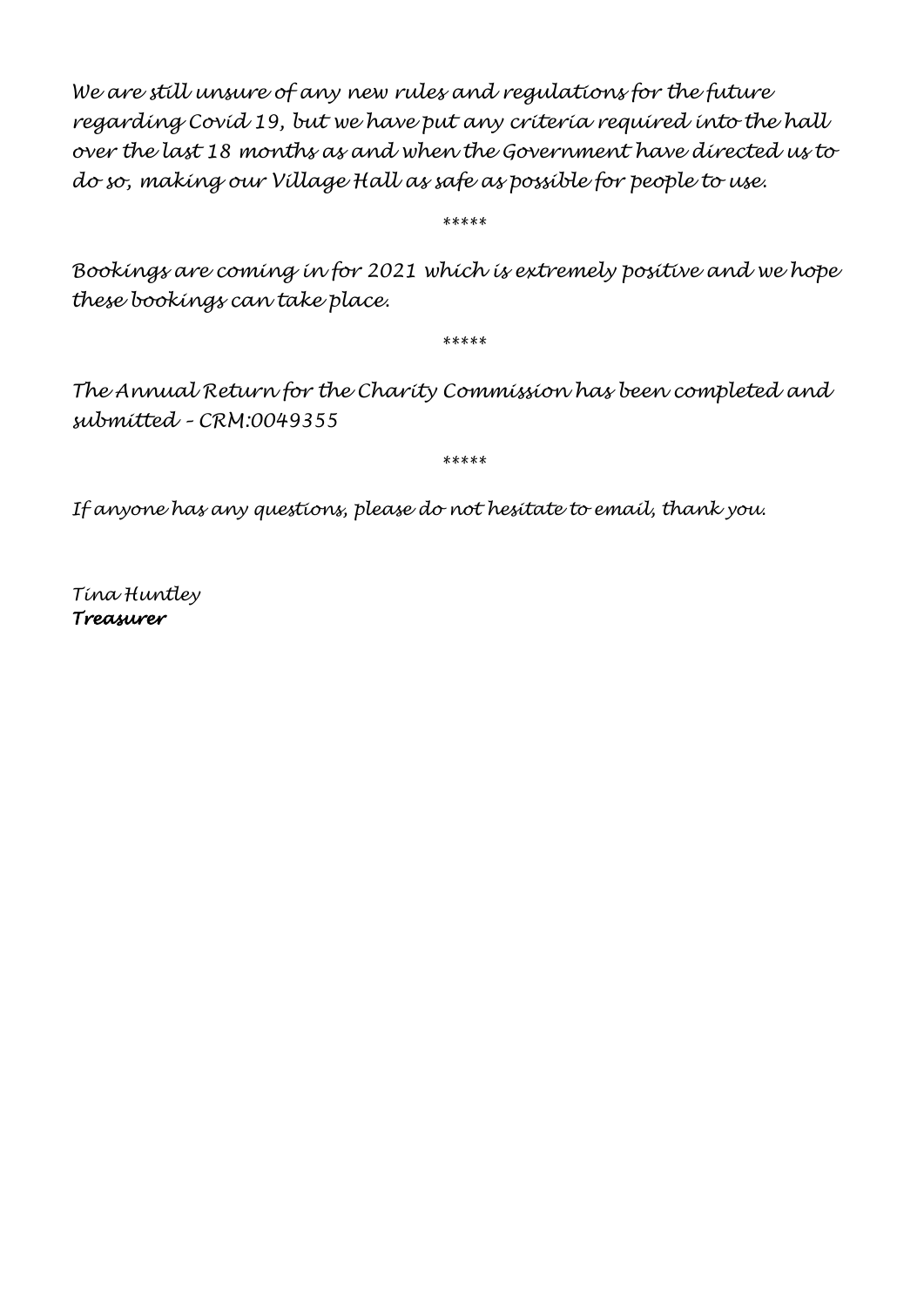|          |                        |                 | Accounts for the period 1st September 2020 to 31st August 2021 |          |        |        |         |                      |         |                                  |                    |                |            |           |               |              |                         |
|----------|------------------------|-----------------|----------------------------------------------------------------|----------|--------|--------|---------|----------------------|---------|----------------------------------|--------------------|----------------|------------|-----------|---------------|--------------|-------------------------|
|          |                        |                 | Opening Balance 1st Sept 2020 - £10578.42                      |          |        |        |         |                      |         |                                  |                    |                |            |           |               |              |                         |
| Date     | <b>Expenses</b>        | ncome           | BANK BALANCE                                                   | Lettings | Events | Bar    |         | <b>Grants</b> Refund | Bank    | <b>Deposit</b><br><b>Returns</b> | <b>Maintenance</b> | <b>Admin</b>   | Assets     | Utilities | Insuranc<br>¢ | Stock<br>Bar | Licen<br>EDDC<br>e<br>0 |
| 28/9/20  | $-2258.89$             | 641.48          | 8961.01                                                        | 412.00   | 150.40 | 79.08  |         |                      | $-5.00$ |                                  | $-183.25$          | $\frac{8}{10}$ | $-1635.15$ | $-278.11$ | $-81.73$      | $-75.65$     |                         |
| 30/10/20 | $-1884.61$             | 191.62          | 7268.02                                                        | 96.00    | 0.00   | 95.62  |         |                      | $-5.00$ |                                  | $-1567.00$         | $\frac{8}{10}$ | 0.00       | $-170.57$ | $-81.73$      | $-60.31$     |                         |
| 26/11/20 | $-2330.88$             | 1329.40         | 6266.54                                                        | 1036.00  | 108.10 | 185.30 |         |                      | $-5.00$ |                                  | $-681.94$          | $-115.00$      | $-1199.03$ | $-248.18$ | $-81.73$      | 0.00         |                         |
| 17/12/20 | $-158.44$              | 840.88          | 6948.98                                                        | 168.00   |        | 6.88   | 666.00  |                      | $-5.00$ | $-50.00$                         | $-17.50$           | $-20.00$       |            | $-65.94$  |               |              |                         |
| 25/1/21  | $-2483.94$             | 1159.00         | 5624.04                                                        | 225.00   |        |        | 934.00  |                      | $-8.00$ |                                  | $-744.18$          |                | $-1241.55$ | $-490.21$ |               |              |                         |
| 17/2/21  | $-503.95$              | 1860.80         | 6980.89                                                        |          | 259.80 |        | 1601.00 |                      | $-8.00$ |                                  | $-168.10$          |                |            | $-65.94$  | $-81.91$      |              | $-180$                  |
| 31/3/21  | $-5371.72$             | 2523.17         | 4132.34                                                        | 2425.00  |        |        |         | 98.17                | $-8.00$ |                                  | $-80.00$           | $-60.00$       | -4716.15   | $-425.79$ | $-81.78$      |              |                         |
| 26/4/21  | $-813.02$              | 3420.55         | 6739.87                                                        | 60.00    |        | 297.55 | 3063.00 |                      | $-8.00$ |                                  | $-467.59$          | g<br>$-75.0$   | $-122.20$  | $-54.94$  | -85.29        |              |                         |
| 27/5/21  | -489.19                | 5053.88         | 11304.56                                                       | 5047.00  |        | 6.88   |         |                      | $-8.00$ |                                  | $-175.50$          | 8<br>$-175.$   |            | -45.44    | -85.25        |              |                         |
| 24/6/21  | $-1957.79$             | 1101.02         | 10447.79                                                       | 805.00   |        | 296.02 |         |                      | $-8.00$ |                                  | $-1588.85$         | ΓÙ,<br>$-17.4$ |            | $-258.24$ | -85.25        |              |                         |
| 29/7/21  | $-1441.62$             | 228.13          | 9234.30                                                        | 180.00   |        | 48.13  |         |                      | $-8.00$ |                                  | $-553.22$          | $-50.00$       | $-313.96$  | $-356.39$ | -85.25        | $-74.80$     |                         |
| 26/8/21  | $-720.69$              | 798.04          | 9311.65                                                        | 745.00   |        | 53.04  |         |                      | $-8.00$ |                                  | $-557.50$          | $-24.50$       |            | $-45.44$  | -85.25        |              |                         |
|          |                        |                 |                                                                |          |        |        |         |                      |         |                                  |                    |                |            |           |               |              |                         |
|          |                        |                 |                                                                |          |        |        |         |                      |         |                                  |                    |                |            |           |               |              |                         |
|          |                        |                 | Petty Cash Account to 26 Aug 2021 - £37.27                     |          |        |        |         |                      |         |                                  |                    |                |            |           |               |              |                         |
|          | Bingo Float to 26 Aug  |                 | 2021 - £162.24                                                 |          |        |        |         |                      |         |                                  |                    |                |            |           |               |              |                         |
|          | Market Float to 26 Aug | $2021 - £10.00$ |                                                                |          |        |        |         |                      |         |                                  |                    |                |            |           |               |              |                         |

**CAF Gold Account to 26 Aug 2021 - £14951.23**

CAF Gold Account to 26 Aug 2021 - £14951.23<br>CAF Cash Account to 26 Aug 2021 - £9311.65

**CAF Cash Account to 26 Aug 2021 - £9311.65 Total Balance of all Accounts to 26 Aug 2021 - £24472.39** 

Total Balance of all Accounts to 26 Aug 2021 - £24472.39